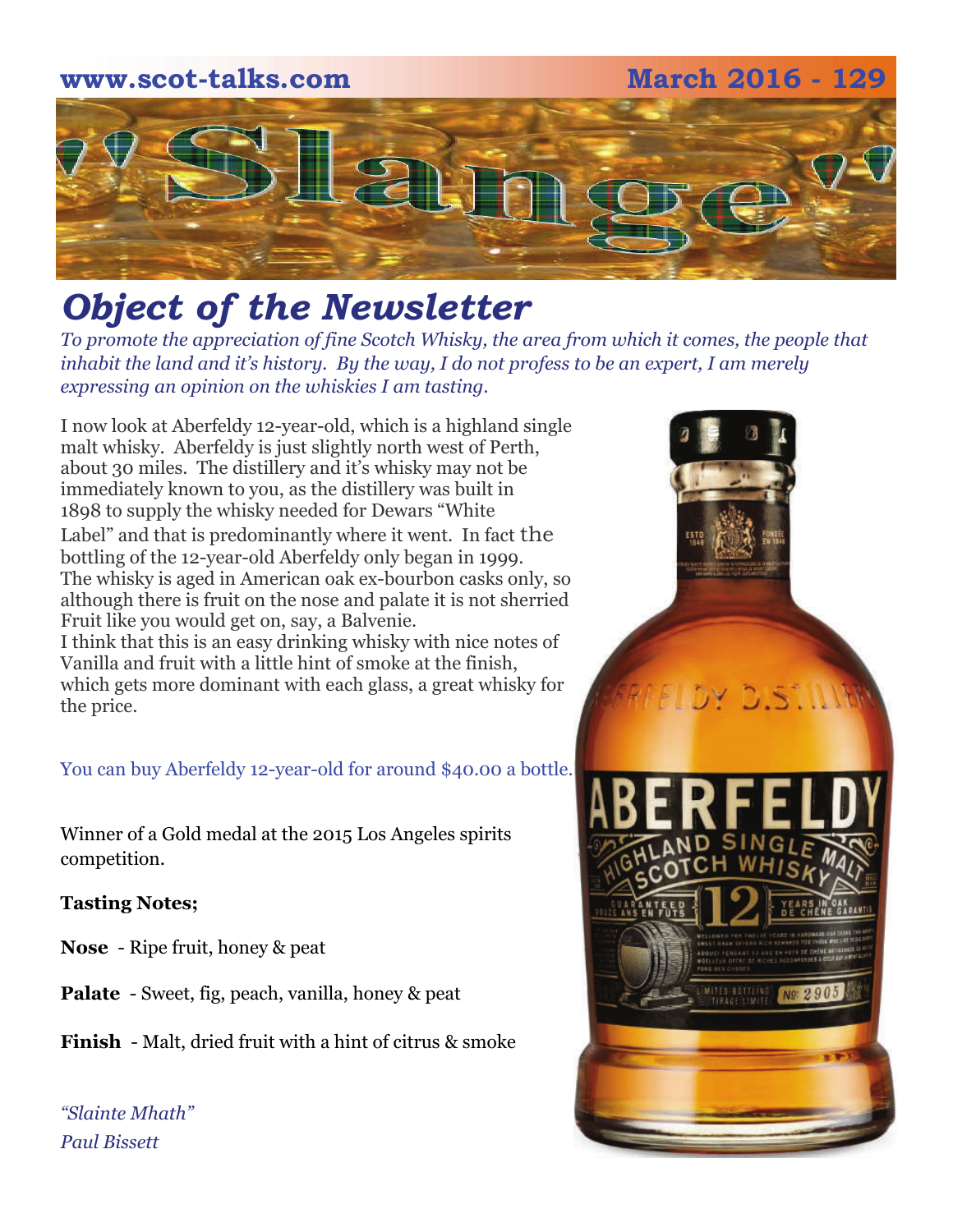# **www.scot-talks.com March 2016 - 129** 4 L

## **Aberfeldy Distillery**

Aberfeldy Distillery was founded by John Dewar & Sons in 1896, and opened in 1898. The distillery is located in the centre of Scotland on the outskirts of Aberfeldy, about five miles from the banks of Tay river and about eight miles south of Loch Tummel.

The distilleries water source is the Pitilie burn (stream), which runs alongside the distillery. The Pitilie burn, is also well know as a source of gold, which lends itself to the Aberfeldy whisky being called the "Golden dram."

The distillery has two wash stills with a capacity of about 16,500 liters and two spirit stills with 15,000 liters. With these capacities the Aberfeldy distillery lies in the middle of the range of pot still sizes.

#### **Some History**

The shortage of barley during World War one led to the distillery being closed from 1917 to 1919. The same thing happened in the Second World War.

In 1972 the distillery was enlarged, and the old stills were replaced by four new steam heated stills.

In 1999, an Aberfeldy 12-Year-Old Single Malt brand was introduced.

In 2000, the Earl of Elgin opened "Dewar's World of Whisky" visitor center at the Aberfeldy Distillery.

In 2015 I bought my first bottle of Aberfeldy 12-Year-Old.

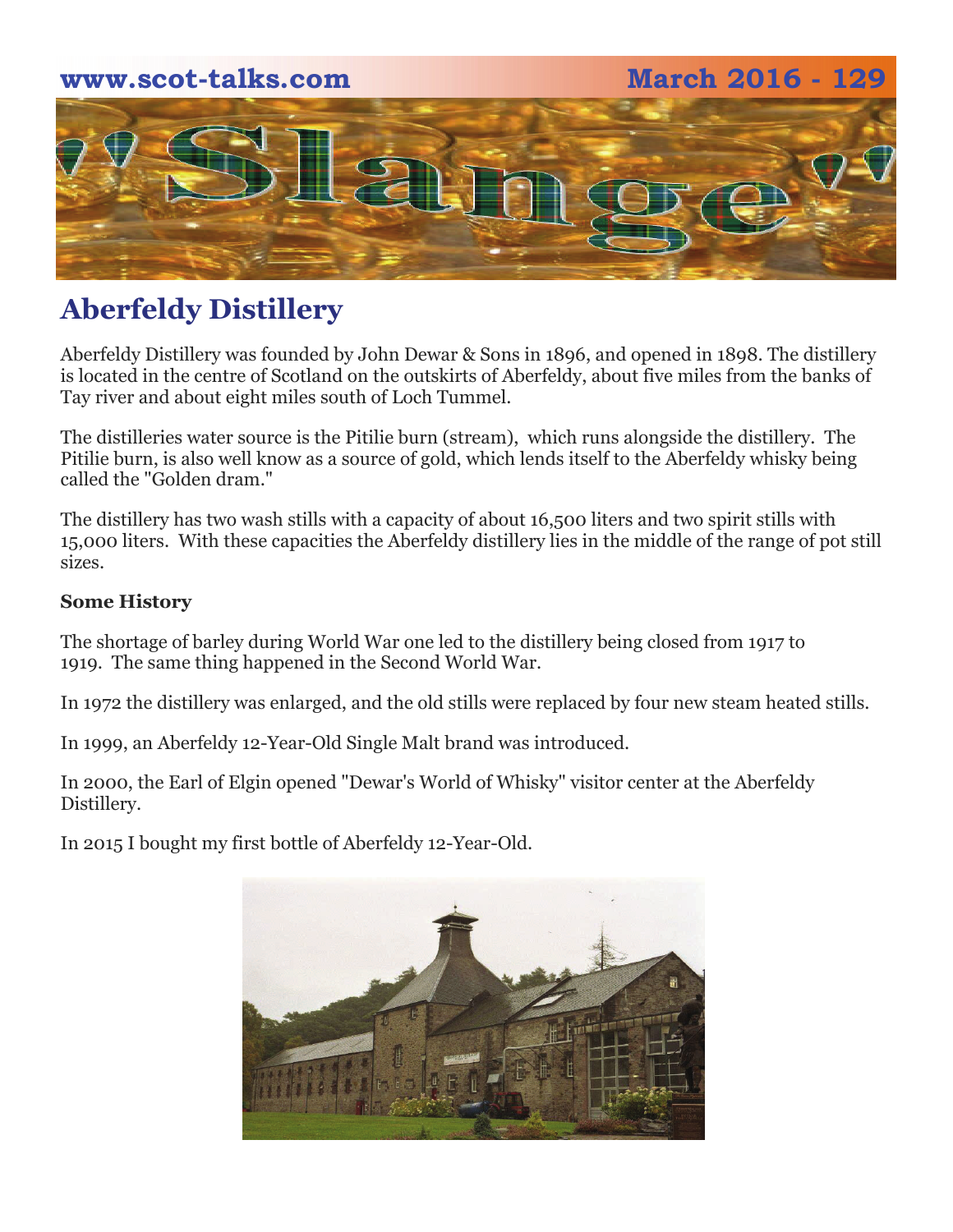

Below is a simple guide to help you choose your single malt Whisky, and the flavor notes you should expect from it. Being Scottish I recommend you find a likely candidate and try it in a bar before buying the whole bottle. This Issue; Aberfeldy 12-year old. For more information go to http:// www.aberfeldy.com

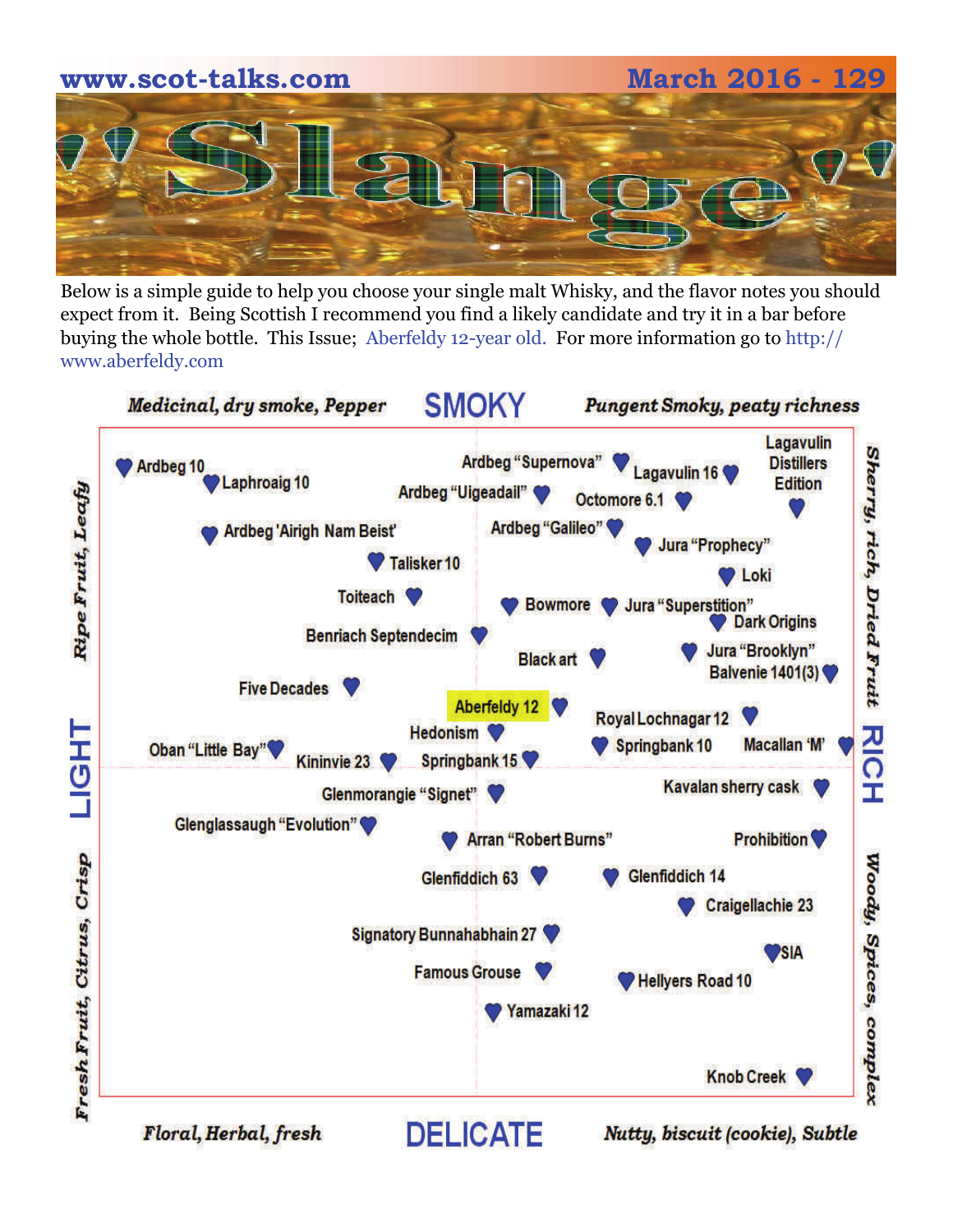

## *A guide to the best Scottish Islands* Roughguides.com

*If asked to guess, how many islands would you say there are in Scotland? A few dozen perhaps, or a couple of hundred? Would you raise an eyebrow if we told you it's actually more than 700? And that Scotland has more than 10% of Europe's entire coastline? That's a lot of islands to explore – and a whole lot of ferry journeys. So, which ones are worth crossing the seas to see? Here's our guide to the finest Scottish islands.*

## **For history: Mainland, Orkney Islands**

To an **[Orkney](http://www.roughguides.com/destinations/europe/scotland/orkney-shetland/orkney/)** islander "mainland" does not mean Scotland, but the largest island in this archipelago of 70-odd. This where you'll find one of Europe's most important **[UNESCO World](http://whc.unesco.org/en/list/)  [Heritage sites](http://whc.unesco.org/en/list/)** – the Heart of Neolithic Orkney. This collection of monuments harks back to the prehistoric era, and you can stand among ancient stone circles or even lay a twenty-first century palm on a prehistoric monument at the Stones of Stenness and the Ring of Brodgar. Both of these sites are believed to have been involved in ceremonies celebrating the relationship between living and past communities.

You can delve further into the life of a Neolithic community at the surprisingly modern-looking Skara Brae. Each sunken dwelling here has stone beds, dressers and seats; add a roof and you could live in these homes today – albeit uncomfortably. The settlement dates back some 5000 years and was only uncovered by a storm in 1850, hence its excellent condition.

Nearby, Maeshowe is not to be missed. This is the finest building of its time in northwest Europe, a masterpiece of Neolithic design and stonework – also some 5000 years old. Enter the grassy mound and find yourself inside a perfectly constructed tomb, made in part with whole stone slabs weighing up to three tonnes. The experience is truly magical, especially for three weeks before and after the winter solstice when sunlight floods the tomb each day at sunset, illuminating, in more ways than one, the intelligence of Neolithic man.

#### **For walking: Arran**

A well-worn cliché it may be, but **[Arran](http://www.roughguides.com/destinations/europe/scotland/argyll/isle-arran/)**'s moniker "Scotland in miniature" sums it up: Arran is part **[Highland](http://www.roughguides.com/destinations/europe/scotland/highland-region/)** drama, part Lowland lushness. The Highland Boundary Fault runs right through this chunky island, a dramatic granite ridge that dominates the landscape and provides plenty of great hiking.

The temptation is always to head straight up **[Goatfell](http://www.roughguides.com/destinations/europe/scotland/argyll/isle-arran/hiking-goat-fell/)**, the highest peak on the island at 874 metres, and it's well worth doing if you're fit enough and the weather is behaving. It takes about five hours from Brodick Castle, the most popular ascent starting point, and involves steep but fairly straightforward terrain. The view is an apt reward for the physical exertion; you even can see Ireland from here on a clear day.